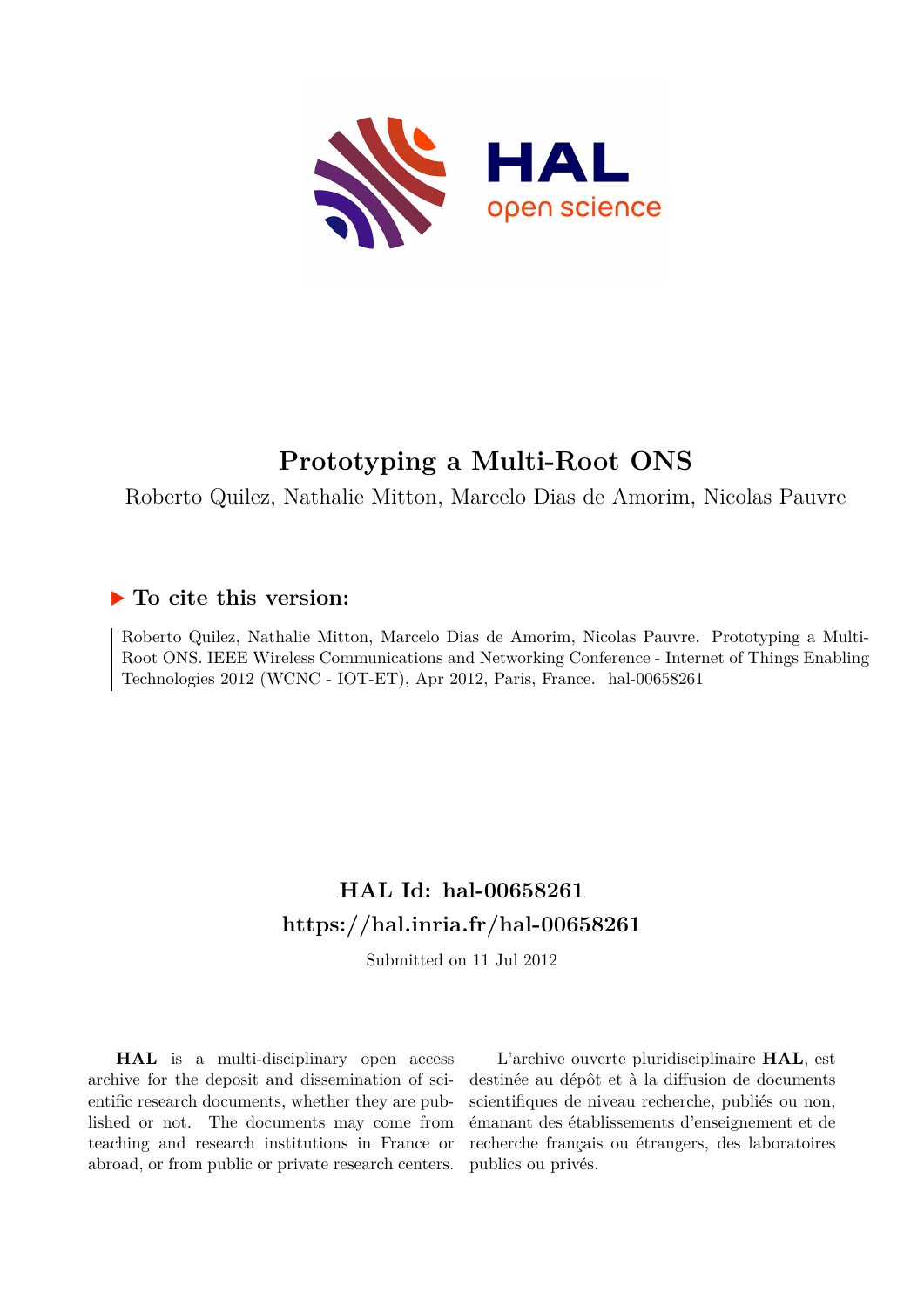# Prototyping a Multi-Root ONS

Roberto Quilez<sup>\*</sup>, Nathalie Mitton<sup>\*</sup>, Marcelo Dias de Amorim<sup>°</sup>, and Nicolas Pauvre<sup>†</sup>  $*$  INRIA  $\degree$  CNRS  $\degree$  GS1

*Abstract***—The Object Naming System (ONS) is a central lookup service used in the EPCglobal network for retrieving location information about a specific Electronic Product Code (EPC). This centralized solution lacks scalability and fault tolerance and encounters some political issues. We present the design principles of a fully-distributed multi-root solution for ONS lookup service. In distributed systems, the problem of providing a scalable location service requires a dynamic mechanism to associate identification and location. We design, prototype, and evaluate PRONS, a solution based in a distributed hash table (DHT) for the multi-root problem. We show that PRONS achieves significant performance levels while respecting a number of neutrality requirements.**

#### I. CONTEXT AND MOTIVATION

As we move forward towards ambient intelligence environments where most devices are connected to seamless, ubiquitous networks, inter-enterprise interoperability becomes an essential prerequisite. Integrated complex networks, composed of a huge amount of different types of objects, form the socalled Internet of Things [1]. A subcategory of these networks, known as the Internet of Goods will manage information exchanges of a networked business-to-business world. The architecture supporting this increase in scale should be designed accordingly to follow an open governance model.

The EPCglobal network will be part of the Internet of Things.<sup>1</sup> EPCglobal is a subscriber-driven organization comprised of industry leaders and organizations focused on creating global standards for the EPCglobal Network. EPCglobal has developed a collection of interrelated standards for hardware, software, and data interfaces, together with core services that are operated by its delegates. One of its key standard-based components is a centralized objects directory service called the ONS (Object Naming Service) [2], which is based upon the DNS (Domain Name System) [3]. The ONS defines the interface for lookup services by providing quasipermanent or relatively static links between the identity of a company responsible for an object (often the manufacturer) and the authoritative information services which that company provides. This company has a database made of object relative data. This information is managed via the EPCIS (Electronic Product Code Information Services) of the network partners. Based on the Internet DNS protocol, the ONS is a hierarchical client/server model offering the possibility to orient requests coming from client applications towards the EPCIS of the right company.

ONS Standard version 1.0.1 designs the EPC network as a global information system, centralized, in which several local ONS are interconnected.<sup>2</sup> To respond to application queries by routing them towards the right local ONS, a root domain is implemented (onsepc.com). This root domain, or root-ONS, is the system core, structuring the network and localizing associated services. This is a unique and authoritarian root, as it refers in facto every local ONS of the EPCglobal network. The main problem today is exactly that the current implementation of the ONS considers a single centralized entity at the root level. There has been a number of initiatives worldwide that argue in favor of a completely neutral, distributed organization of the root level [4], [5]. In short, the question to be solved is how to deploy a *distributed governance system* on a percountry basis. Furthermore, the current centralized solution based in a single DNS server *lacks scalability and fault tolerance*. The emergence of multiple roots would require that the standard evolve toward a symmetric architectural model.

Among the requirements related to governance, the following have direct impact on the core functionalities of the system:

- There must be no central authority above the ONS roots. No ONS root detains a higher responsibility than another one. Each root is equal.
- The system must be robust to churn. The system must be scalable, robust to heavy load and support a potentially great number of roots or data.
- The system must be compatible with the current ONS implementation of GS1.<sup>3</sup>
- The system should provide easy implementation of security solutions.

These points make the design of a solution challenging. In this paper, we design, prototype, and evaluate PRONS, a DHTbased substrate to organize a potentially large number of root nodes while respecting the requirement listed above. Other works have adopted similar strategies [5]. Contrarily to these solutions, our proposal is totally compliant with the existing architecture and focuses only on the root nodes.

#### II. TOWARDS A MULTI-ROOT ONS

In this section, we present our solution to the multi-root ONS. The basic idea behind the solution is to rely on the concept of distributed hash tables (DHT). The reason for such a choice, as it will become clearer in the remainder of this document, is that DHTs gather enough properties to cover all the requirements stated in Section I.

 $^{2}$ http://www.epcglobalinc.org/standards/ons/ons  $1_0$  1-standard-20080529.pdf

<sup>3</sup>http://www.gs1.com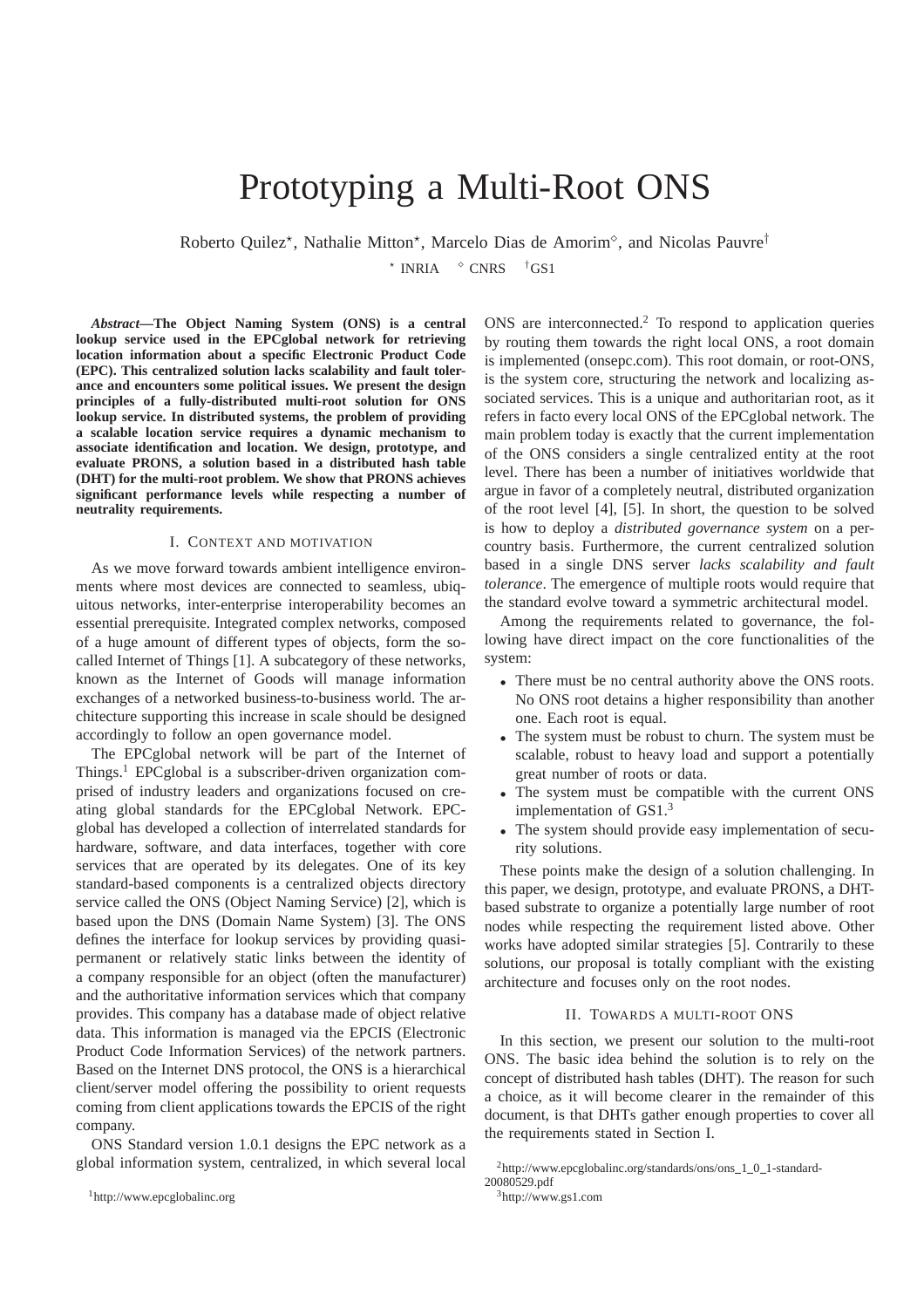#### *A. Infrastructure*

Root ONS servers are nodes on a DHT that manage a common addressing space. GS1 Member Organizations (MOs) or any other authoritative agent run a peer root ONS. They also serve as an entry point to the service for any of the implemented interfaces (Section III-C). In other words, each peer root ONS acts as a DHT node with a unique node identifier, produced by a SHA1 hash of the node's IP address.

ONS roots store couples as {key, value}. The GS1 Company Prefix will be used as key to index the location of the corresponding local ONS. Company prefixes provide a way for GS1 Member Companies to uniquely and globally identify things like trade items, logistic units, locations, parties, and assets and will be hashed in order to be mapped into into a position on the addressing space. Note that later on, we may use an other identifier as key (such as the EPC for instance) regarding the future needs. It will not consist in a huge change. Pointers (i.e., network addresses like DNS name or IP address) to corresponding local ONS are the values associated to keys. Note that the DHT implementation does not entail any restrictions concerning the format of the values, so other potential information associated to future services could be included as well.

**Local ONS.** The Local ONS will fulfill ONS lookup requests for EPCs within the control of the enterprise that operates it; that is, EPCs for which the enterprise is the EPC Manager.

#### *B. Clients*

Clients perform queries to the ONS. They use the information provided by an Electronic Product Code (EPC), assigned to an item, to request the system about associated information.

#### *C. Bootstrapping*

At least one node already in the federation must be provided to join the overlay network and/or benefit from the peer root services. Different solutions could be adapted according to the scenario we are considering.

If the peer root nodes are integrated in the DNS system as described in Section IV-A, bootstrapping nodes are reached by profiting of zone delegation. In the case of a DNS independent scenario new nodes could contact a bootstrapping server first and get a partial list of existing nodes. Another common approach is to let nascent nodes know in advance an entry point into the network (e.g., a list of known nodes of the overlay or a list of non-public bootstrapping servers) provided by GS1 for instance.

#### III. PRONS ARCHITECTURE

We have developped a shell application called PRONS (PeerRootONS). It is command language interpreter which controls a higher-level service DHT. It invokes a node on a structured overlay implementing a root ONS federation and controls a DHT service according to user's instructions given from standard input. We now describe some of the implementation choices taken to develop the DHT based solution, its modular architecture at run time and the enabled



Fig. 1. Peer Root Object Name Service.

interfaces to operate the application. We depict in as shown in Fig. 1 the overall architecture of the system. More detailed information on the architecture can be found in [6].

#### *A. Technology: Choices and limitations*

The basic operation of the PRONS application is to implement an overlay network based on Chord [7]. There are several Chord implementations available but no official release of the protocol [8], [7]. Since we are not implementing a solution to be deployed in very different user environments but for root servers, portability is not mandatory. Our implementation is done in Java for debugging reasons. This is not a big issue for the time being, although a more efficient implementation in C could be envisioned for the production system.

#### *B. Modules*

PRONS has been built over the common API for higherlevel services provided by the Overlay Weaver toolkit [9]. It is an open source DHT software developed as a research project. It is highly modular, configurable, and customizable. Relying on this common API, PRONS does not depend on specific transport protocols, database implementation, or routing algorithms. Fig. 2 shows the components organizing at the runtime.

This multi-layer architecture of PRONS is structured in three main layers: application, high-level services, and routing and storing services. The routing layer corresponds to the keybased routing layer as proposed in [10] but it was split into three parts in the toolkit: routing driver, routing algorithm, and message service. This decomposition allows implementing a number of well known overlay algorithms only in about a hundred lines of code and test the performance of the system with different implementations. Additionally, the decomposition allows multiple implementations of the routing driver (the toolkit provides Iterative and Recursive) and Messaging Service (UDP, TCP).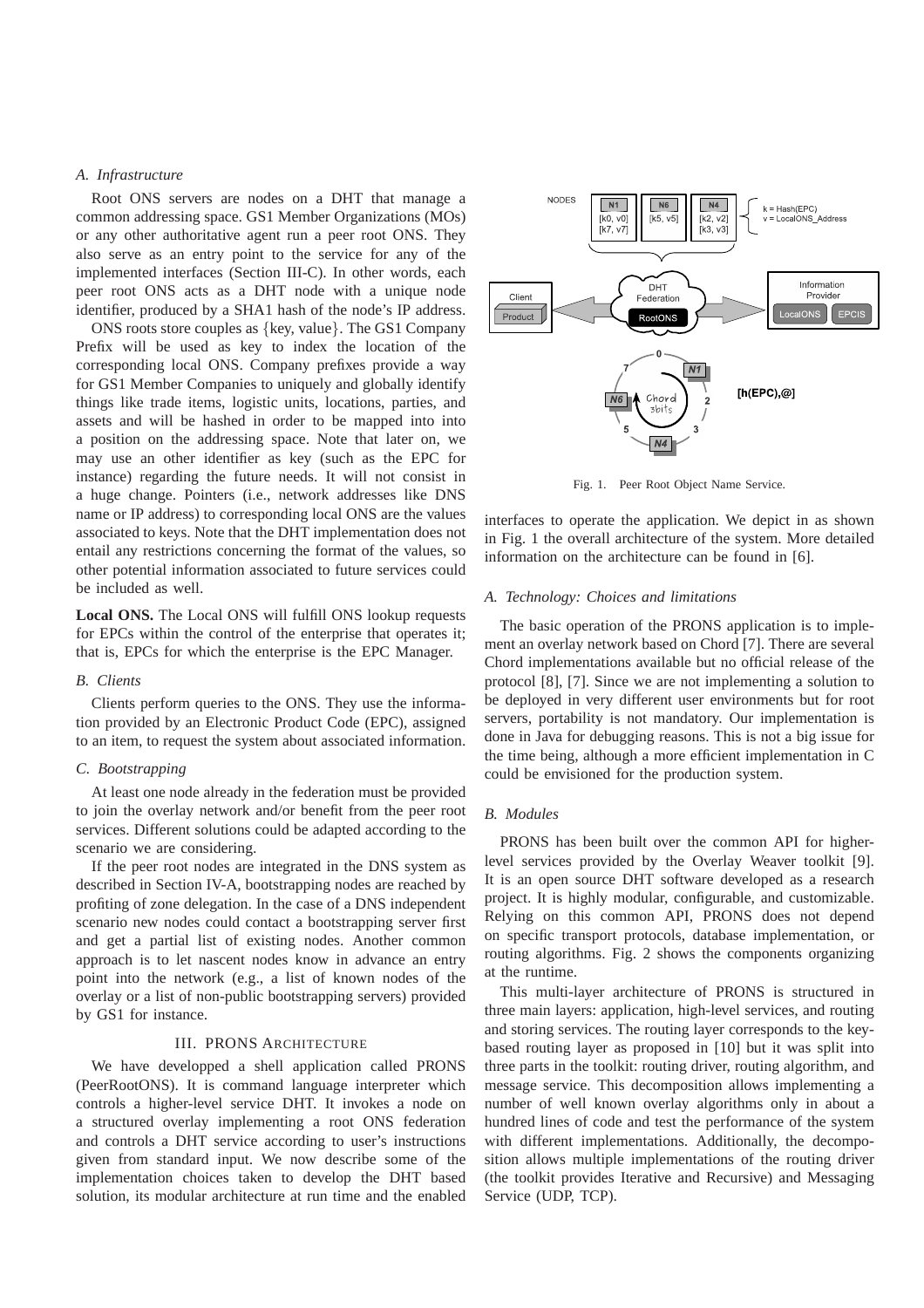

Fig. 2. PRONS application and OW modules at runtime.

#### *C. Agents and Interfaces*

Each node interacts with three main agents:

- **Authoritative agents:** As GS1 MOs, they will be allowed to perform operations on nodes (e.g., join new nodes to the federation) and objects. In other words, this means that they have to manage the information stored in the DHT (through operations like put and delete).
- **Clients:** They will query the root service asking for information associated to company prefixes.
- **Other root nodes: DHT services.**

In order to enable such interactions between agents and the peer root node, the following interfaces are defined:

- **PRONS shell (or remote shell server):** Command language interpreter that controls a higher-level service DHT.
- **XML/RPC and Web Service:** The interface by which clients can access the peer root ONS service using XML-RPC over HTTP. Section IV describes a sample scenario enabling an interaction between clients and root services [11]. On the same port, PRONS shell provides a web interface on which node information can be seen with a web browser.
- **DNS**: A basic DNS server interface to attend queries according to the specification [2]. Resource records are retrieved from the DHT instead of a local configuration zone file (see Section IV-A).

#### IV. INTEGRATION SCENARIOS

We have defined the way the root nodes operate to store/retrieve the information internally but the client interface remains open. To define the client interaction we consider two different scenarios:

- The first one is compliant to the current standard [2] but takes advantage from the peer features.
- The second one where ONS root service could be implemented independently from the DNS service and



Fig. 3. DNS compliant peer root ONS solution.

protocol, accessing the roots in a more general manner. XML/RPC has been implemented to address it.

Note that there are no reasons that refrain these two scenarios to coexist.

#### *A. DNS compliance*

The ONS root service as specified in [2] is performed by a single DNS server. We propose to split this single server into a federation of peers implementing a DHT. Peer root nodes share the service governance and database administration.

For the purpose of integrating the DHT to the rest of the DNS system, the management of a DNS domain (sgtin.id.onsepc.com.) is delegated to a federation orchestrated by the DHT. Each node in the federation implements a DNS shell so that it is able to answer FODN (Fully Qualified Domain Name) queries in the same way that current single ONS root does. Those nodes provide valid entry points to the DHT. The only difference, transparent from the client's point of view, is that the contacted node is able to efficiently retrieve the value (local ONS address) associated with a given key (company prefix) from the DHT instead of a local zone file as in the traditional DNS.

**Zone Delegation.** Authority over a portion of the DNS namespace onsepc.com. is assigned to the subdomain sgtin.id.onsepc.com. within this namespace. The responsibility for the resource records of the subdomain is passed from the owner of the parent domain to the owner of the subdomain.

In this particular case, as we can see in Fig. 3, the management of the sgtin.id.onsepc.com. domain is performed by the collection of nodes implementing a DHT. The administrator of the sgtin.id.onsepc.com. zone (i.e., the DHT administrator) controls the resource records for that subdomain. This zone delegation provides us the way to:

• Delegate the management of a DNS domain (sgtin.id.onsepc.com.) to a federation of peers (DHT).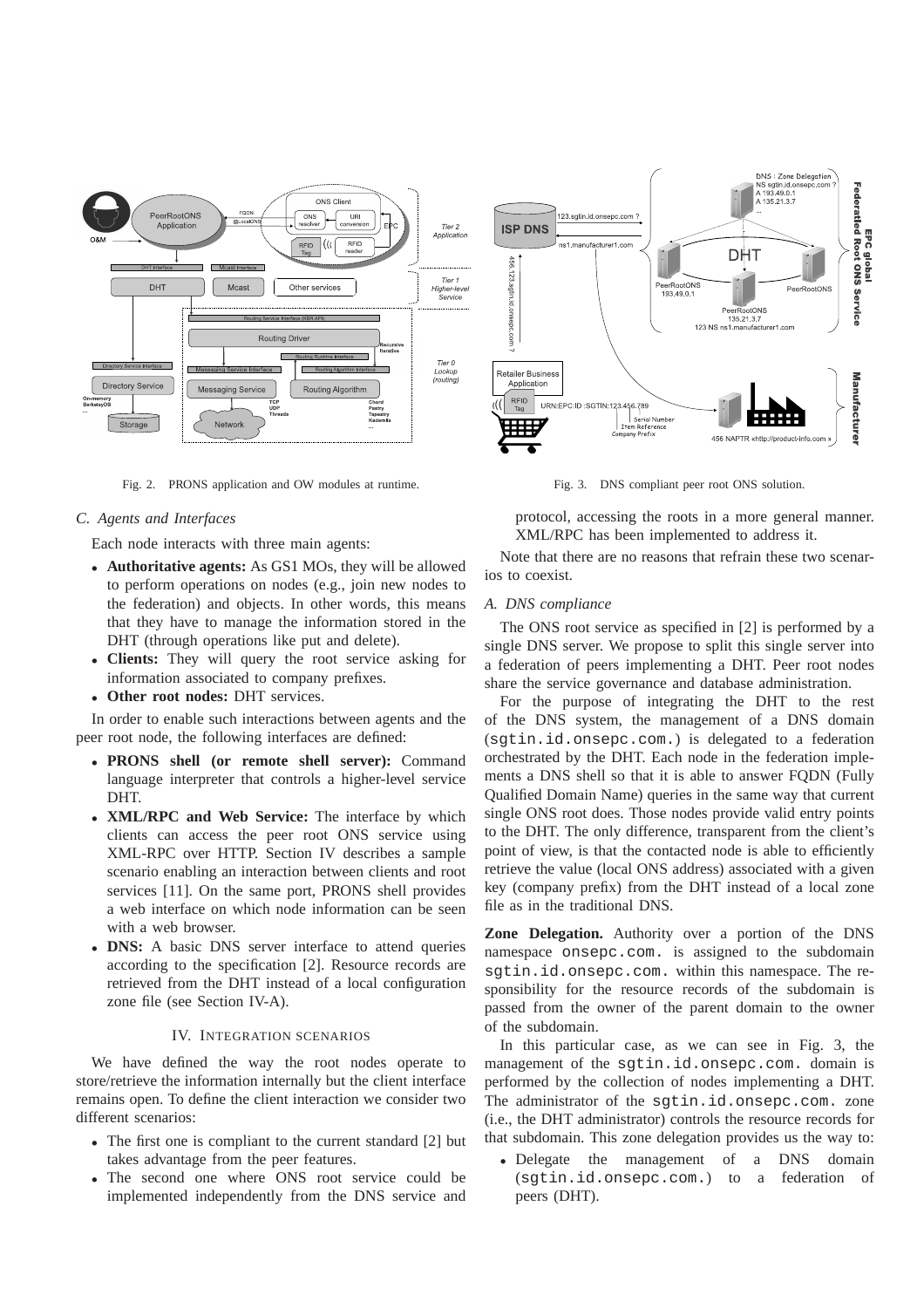• Balance the load of maintaining one large DNS database among multiple servers to improve object name resolution performance and fault tolerance.

For a delegation to be implemented, the parent zone must contain both an A resource record and an NS resource record pointing to the authoritative server of the newly delegated domain. These records are necessary both to transfer authority to the new name servers and to provide referrals to clients performing iterative queries.

Zone delegation must be done to DHT giving at least one peer root node acting as a gateway to the DHT. In order to provide a simple load balancing solution, multiple A records with the same name (sgtin.id.onsepc.com.) and multiple IP addresses (corresponding to peer root nodes) could be defined. In this way, all nodes in the DHT are potential points of entry. In this case the load-balancing effect is under the control of [12] (see rrset-order named.conf statement). The DNS delivers all IP addresses defined, the first IP address in the list being in a default round-robin distribution.

#### *B. DNS independence*

Adapting ONS requests to the DNS protocol and defining a service to use the root directory to find information about an item is a mere implementation choice that presents the limitations and consequent lack of flexibility of a service originally designed for other purposes. Given that we have implemented a distributed system providing a lookup service where pairs are stored in a DHT, and any participating node can efficiently retrieve the value associated with a given key, using the DNS protocol is no longer mandatory. In this way, we also propose a DNS-independent scenario where queries to the root service are implemented in a more generic way.

Each peer root node serves as a gateway to the DHT. A gateway accepts RPC operations from clients, forwards those messages into the DHT, and forwards the corresponding responses to those operations from the DHT to the appropriate client. RPC is invoked using XML-RPC [11], which is a remote procedure that uses HTTP as the transport layer and XML as the encoding language. It has been designed to be as simple as possible, while allowing the manipulation of complex data structures.

DNS could still play a small role as a bootstrap mechanism to the DHT (Section II-C). In order to avoid this, a list of all active peer root node servers could be downloaded from a web server. This list could dynamically be updated to reflect the state of the peer root service deployment. The shortest latency for completion of peer root ONS RPCs will generally be experienced if a gateway topologically near to the client on the Internet is chosen. To find a nearby root ONS gateway a script could be also provided.

#### V. EVALUATION

Three nodes with public IP addresses have been deployed in order to test the multi-root DHT approach at the qualitative (functionality) and quantitative (performance) levels. Each node runs an instance of the PRONS application. All nodes are



NAMESPACE REPARTITION OVER NODES. NODE ID % Chord addressing space<br>1be19... 31% aprox.  $31%$  aprox.

| 87709 | 42% aprox.             |
|-------|------------------------|
| ccf7b | $27\textdegree$ aprox. |

connected through an overlay network implementing a DHT and providing XML/RPC and DNS interfaces as described in previous sections. The distributed hash table partitions the address space among the participating nodes. Each node has been mapped to the Chord addressing space by hashing its public IP address. We have generated keys from a random pattern of three characters followed by consecutive numbers. Those keys have been hashed (SHA1) and stored in the DHT.

Fig. 4 shows the key allocation for four different sequences of patterns of <sup>1</sup>, <sup>000</sup> keys each, while Table I depicts the namespace distribution over nodes. As a result of the consistent hash we can see that keys are distributed uniformly along the addressing space, so the load of a node strongly depends on the percentage of the Chord addressing space managed by that node. For a huge number of nodes fairness is ensured but a load-balancing problem arises for a reduced number of nodes so in this case their placement should be monitored.

For the XML/RPC scenario as a standalone solution (Section IV-B), independent from the DNS system, Fig. 5 shows the throughput results for the responses coming from the multiroot ONS federation giving the local ONS pointer for the requested company prefixes. In order to measure the throughput of the implemented solution, we have requested two different gateways of the DHT geographically distributed. The number of queries is equivalent to the frequency [queries/sec.] being used so they all should be attended in 1 second time. We observe that for frequencies higher than 100 [queries/sec.] the total delay becomes to rise over the expected limit.

In order to show the outcome of our evaluation steered towards measuring the latency penalty due to the use of PRONS, DNS requests have been performed enabling the tracing of the delegation path from the root name servers for